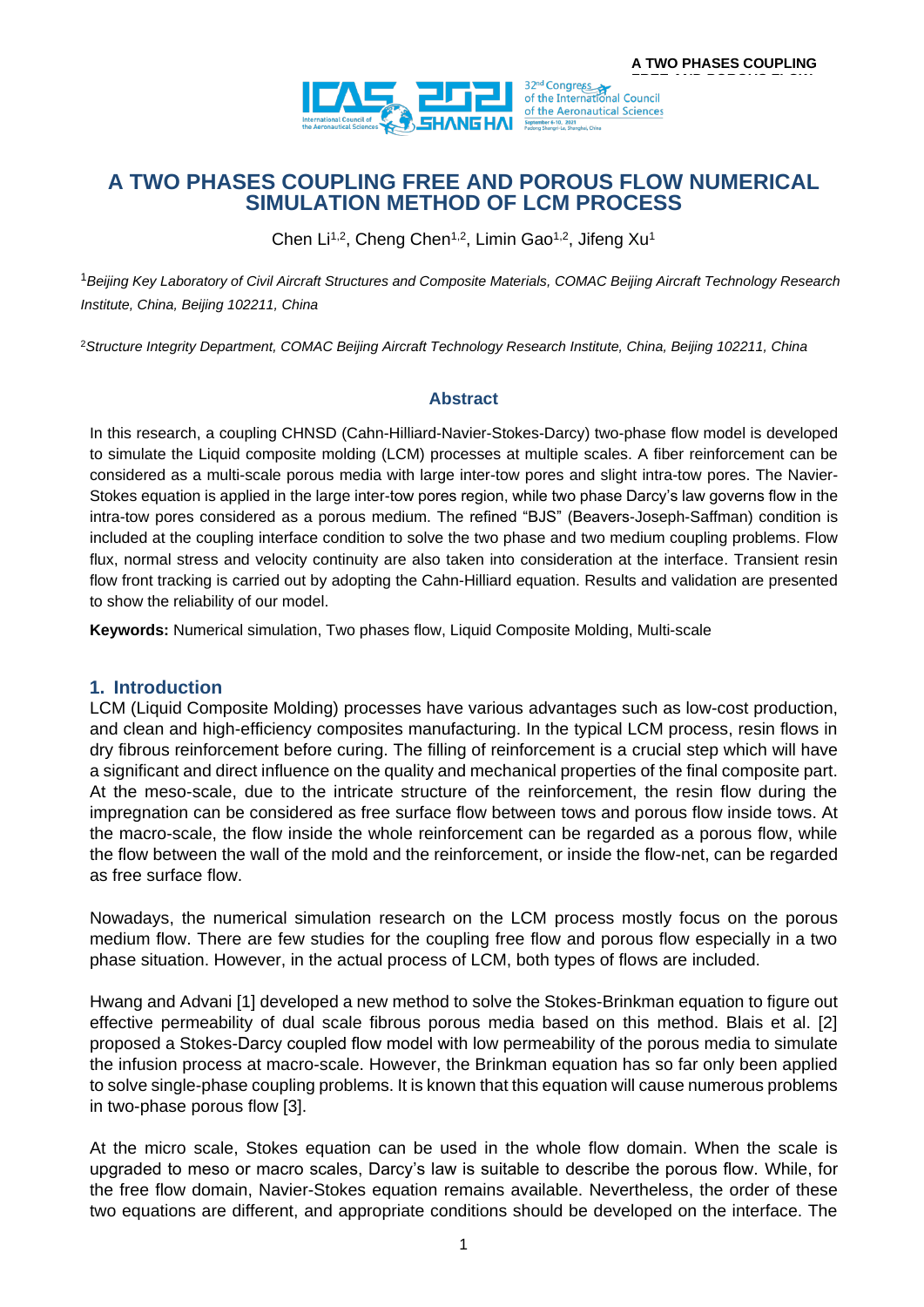#### **A TWO PHASES COUPLING**

**FREE AND POROUS FLOW** purpose of this study is to setting up a model using numerical methods to solve this coupling twophase free flow and porous flow problem.

Based on literature studies [3, 4], the target of this research is to develop a coupling CHNSD (Cahn-Hilliard-Navier- Stokes-Darcy) two-phase flow model by numerical simulation of LCM processes [5]. In this model, the Navier-Stokes equation, which could be simplified by Stokes equation in most classical cases, is applied in the free flow region, while two phase Darcy's law works in the porous medium. The Cahn-Hilliard equation is adopted as the approach to track the transient resin flow front. The refined "BJS" (Beavers-Joseph-Saffman) condition is included at the coupling interface condition to solve the two phase and two medium problems. Flow flux, pressure and velocity continuity are also taken into consideration at the interface conditions to maintain the conversation of mass.

## **2. Construction of mathematical model**

## 2.1 Governing equations in porous flow region

In the porous flow region, there is the continuity equation (1), Darcy's equation (2) and auxiliary equations (3) to determine saturation and pressure at the interphases.

$$
\varepsilon \frac{\partial (\rho_f S_f)}{\partial t} + \nabla \cdot (\rho_f \mathbf{u}_{pf}) = \rho_f q_f, f = r \text{ (resin)}, a \text{ (air)}
$$
 (1)

Where  $\varepsilon$  is the dimensionless porosity of the porous preform;  $\rho_f$  is the density of the p-phase fluid; Sf is the saturation of f-phase fluid;  $q_f$  is the source/sink term of p-phase fluid and  $u_{pf}$  is the Darcy's velocity which can be achieved by solving the Darcy's law by considering the relative permeability:

$$
u_{pf} = -\frac{K_p k_r}{\mu_p} \nabla p_{pf}, f = r, a \tag{2}
$$

Where  $K_p$  is the absolute permeability tensor of the porous medium. Hence, intra tow domain, the arrangement of the fiber in horizontal and vertical directions are the same of a transverse section.  $k_r$  denotes the relative permeability  $0 \leq k_r(S_r) \leq 1$ ;  $p_{pf}$  is the pressure of p-phase fluid in porous medium and  $\mu$  is the viscosity of p-phase. Other auxiliary equations include relationship of saturation and capillary pressure are listed below in equation (3).

$$
S_r + S_a = 1, P_{pc}(S_e) = P_{pa} - P_{pr}
$$
\n(3)

Where  $P_{\text{pc}}$  is the capillary pressure,  $P_{\text{pa}}$  and  $P_{\text{pr}}$  are the pressure of air and resin, respectively. Efficient saturation is defined as  $Se = Sr$  in this study. To realize and solve the governing equation in the porous medium, PDE (Partial Differential Equation) module in COMSOL Multiphysics is applied.



Figure 1 – Free flow and porous flow coupling interface condition of CHNSD method The main difficulty lies on the coupling condition at the interface including continuity of normal flux, continuity of normal stress and the tangential stress jump condition.

### 2.2 Governing equations in free flow region

**Flow front tracking equation:** phase field method (Cahn-Hilliard equation in eq. 4):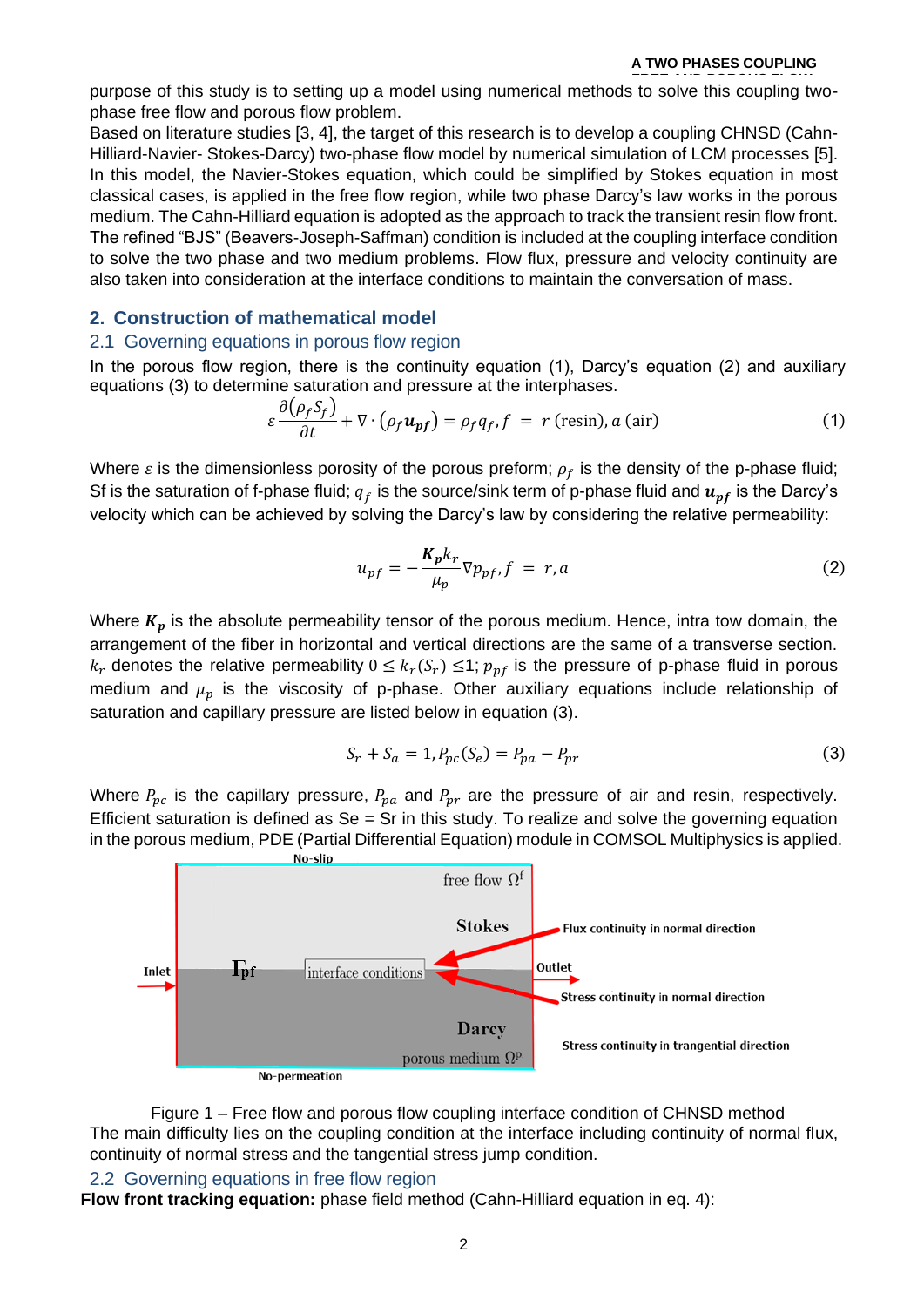**A TWO PHASES COUPLING** 

$$
\begin{cases}\n\Psi = -\nabla \cdot (\epsilon^2 \nabla \phi) + \phi (\phi^2 - 1) \\
\frac{\partial \phi}{\partial t} + \mathbf{u}_F \cdot \nabla \phi = \nabla \cdot \left(\frac{\gamma \beta}{\epsilon^2} \nabla \Psi\right)\n\end{cases}
$$
\n(4)

Here Cahn-Hilliard equation is written in two equations.  $\Psi$  is an auxiliary phase field variable,  $\epsilon$  is the thickness parameter of the interface, ∅ is the phase field variable and it is a dimensionless parameter, the value of  $\emptyset$  is 1 in resin field while it is -1 in air field.  $u_F$  is the velocity of the free flow region.  $\gamma$  is the mobility, and  $\beta$  is the magnitude of the mixing energy.

**Flow governing equation:** (Navier-Stokes equation (5) and continuity equation (6)):

$$
\rho(\boldsymbol{u}_F \cdot \nabla) \boldsymbol{u}_F = \nabla \cdot [-p_F \boldsymbol{I} + \mu (\nabla \boldsymbol{u}_F + (\nabla \boldsymbol{u}_F)^T)] + \boldsymbol{F}
$$
(5)  

$$
\rho \nabla \cdot (\boldsymbol{u}_F) = 0
$$
(6)

where  $\rho$ [kg/m3], uF [m/s], pF [Pa], F [N], I are density, velocity in free flow region, pressure, volume force and unit matrix respectively. For our resin flow case, the fluid is Newtonian fluid and the Reynolds number is particularly low. Hence, inertial force can be ignored compared with the dominated viscous force. That is the reason why we use Stokes equation and not Navier-Stokes equation in the free flow domain.

### 2.3 Coupling condition on the interface of porous and free flow regions

Since the governing equations are different on porous and free flow regions, it is crucial to set up suitable coupling boundary condition to combine these two domains. For traditional BJS condition in some work, they considered that slip factor has nothing to do with the properties of the fluid but it is related to the geometric structure at the interface.

#### **Continuity of normal flux**

$$
\boldsymbol{u}_F \cdot \boldsymbol{n}_{pf} = \boldsymbol{u}_{pf} \cdot \boldsymbol{n}_{pf} \tag{7}
$$

Here  $n_{\text{nf}}$  is the [normal](file:///D:/Program%20Files%20(x86)/Dict/7.5.0.0/resultui/dict/) [vector.](file:///D:/Program%20Files%20(x86)/Dict/7.5.0.0/resultui/dict/)

#### **Continuity of normal stress:**

$$
\boldsymbol{n}_{pf} \cdot [(-p_F \boldsymbol{I} + \boldsymbol{\tau}) \boldsymbol{n}_{pf}] = -\left(\frac{1+\phi}{2} P_{pr} + \frac{1-\phi}{2} P_{pa}\right) = -\left(P_{pr} + \frac{1+\phi}{2} P_{pc}\right)
$$
(8)

**The tangential stress jump condition (Extended BJS boundary condition for two-phase flow)** Classical BJS condition is only valid for single-phase flow system in principle. When effective permeability and relative permeability are introduced, BJS condition can be extended to two phases situation as illustrated in equation (9):

$$
\boldsymbol{t}_{PFi} \cdot [(-P_F \boldsymbol{I} + \boldsymbol{\tau}) \boldsymbol{n}_{PF}] = -\boldsymbol{t}_{PFi} \cdot \frac{\mu \eta(S_r)}{\sqrt{K_p k_r(S_r)}} \boldsymbol{u}_F, i = \{1, d-1, d \leq 3\}
$$
(9)

 $t_{\text{PFI}}$  is the tangent vector, d describes the dimension of RVE (Representative Elementary Volume). Relative permeability  $k_r(S_r)$  = krr + kra is a function of saturation Sr, where relative permeability are defined as krr = Se, kra = 1-Se.Tangential jump interface condition is presented in [Figure 1.](#page-3-0)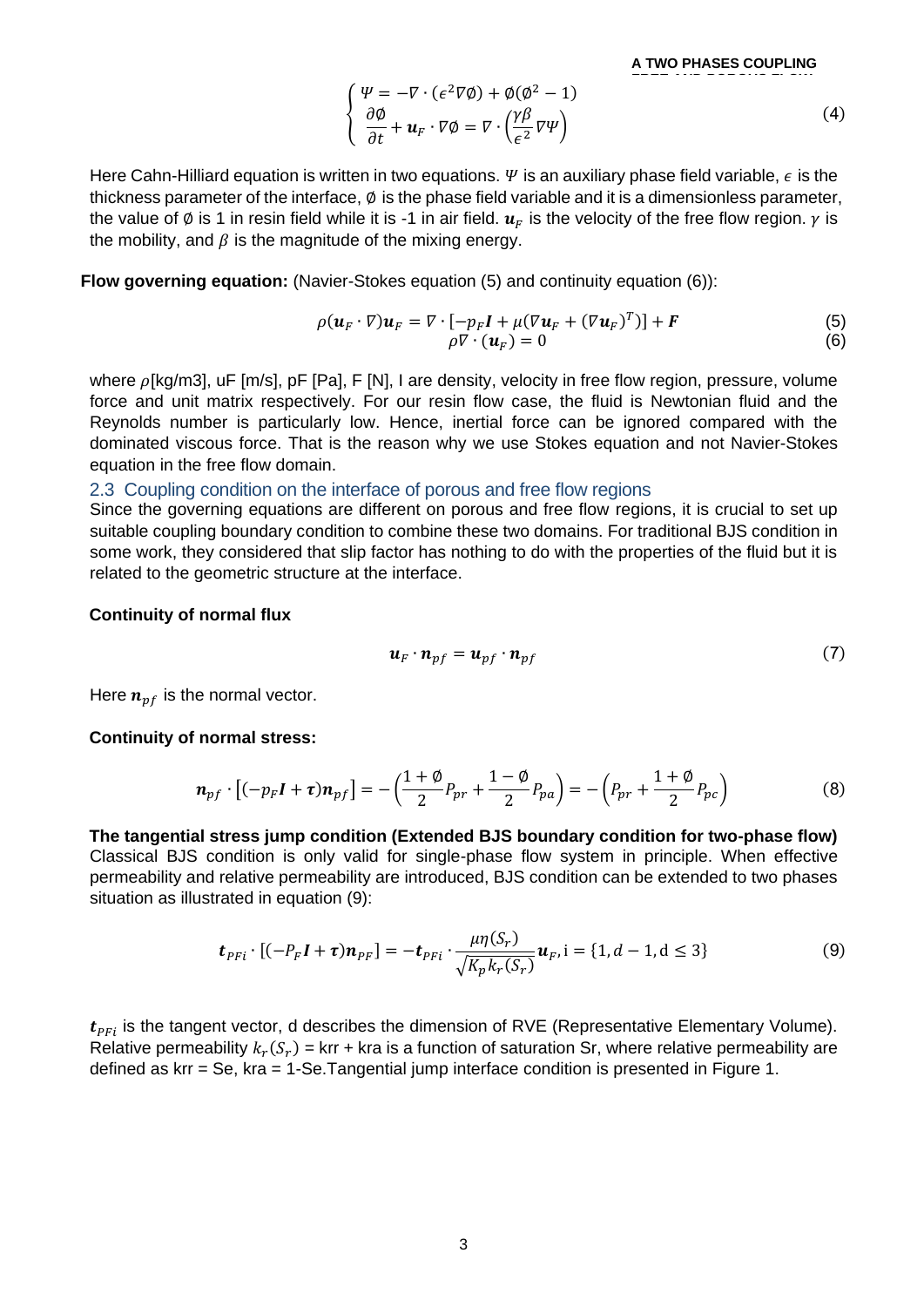

Figure 1: Tangential jump interface condition of free flow and porous flow

<span id="page-3-0"></span>In COMSOL Multiphysics, partial differential equations are solved in "weak form". Weak form is an integrated form, it is suitable for solving FEM and non-linear problems since it requires low continuity from the integration variables. To set the extend BJS tangential jump interface condition (eq. 9) in COMSOL Multiphysics, weak form is applied as presented in equation (10).

$$
\int_{\Gamma_{PF}} [(-P_F)I + \tau \cdot n_{PF}] \cdot \tilde{u}_F dS = -\int_{\Gamma_{PF}} \left[ P_P + \frac{\eta(Sr)\mu}{\sqrt{K_P}} (t_{PF} \cdot u_F) \right] (n_{PF} \cdot \tilde{u}_F) dS, i = \{1, 2, d - 1\}
$$
 (10)

Here  $\tilde{u}_F$  is the test function. The approach to solve the weak form equation is not the key point of this research, so the detailed process of calculability is not expressed here.

## **3. Comparison with Stokes method**

In a real fiber tow, there are thousands or hundreds of fibers in it as shown in [Figure 2\(](#page-3-1)a), a 2D section of tows model is set up as presented in [Figure 2\(](#page-3-1)b). However, if the entire section is taken into consideration as the geometric model for numerical simulation, the calculation is too timeconsuming to be realized. In the present work, one representative section in transverse direction presented in [Figure 2\(](#page-3-1)c) is extracted as the research region.



Figure 2: Geometric model definition and boundary condition

## <span id="page-3-1"></span>3.1 Boundary conditions and initial values

<span id="page-3-2"></span>Inlet and outlet conditions are set on the left and right boundaries respectively. Symmetry conditions are set on the upper and lower boundaries as illustrated in [Figure 2\(](#page-3-1)c). Since for real resin and air, the difference between density and viscosity difference are very large. It is very difficult to carry out simulation if the real data is directly applied. Initial values and physical properties to input into the models for comparison are listed in the [Table 1.](#page-3-2)

| <b>Parameters</b>           | values                             |
|-----------------------------|------------------------------------|
| Porosity $\varepsilon$      | 0.5                                |
| Absolute permeability $K_n$ | $1 \times 10^{-12}$ m <sup>2</sup> |
|                             |                                    |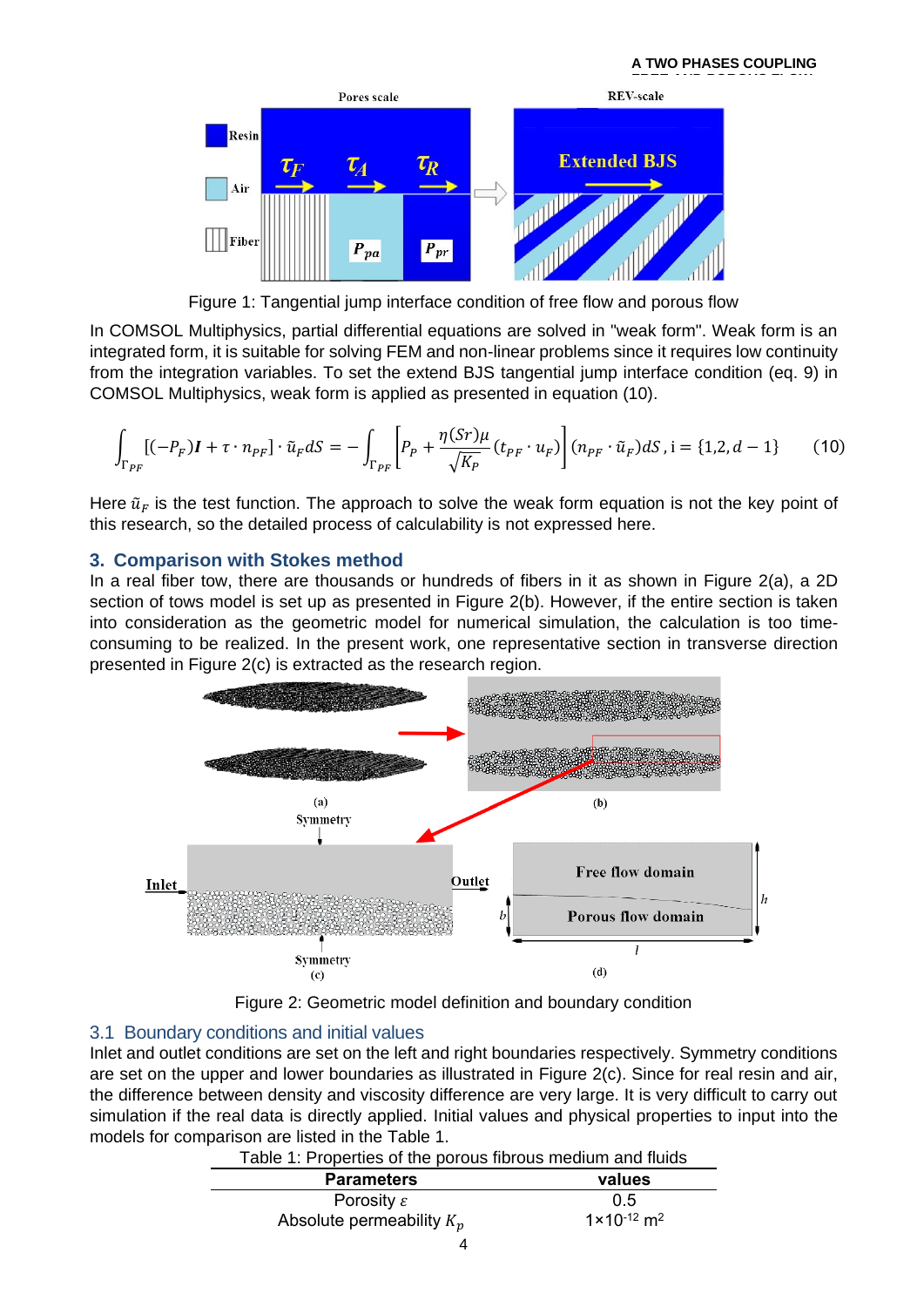| Density of resin $\rho_r$  | 1000 kg/m <sup>3</sup> |
|----------------------------|------------------------|
| Density of air $\rho_a$    | 10 kg/ $m3$            |
| Viscosity of resin $\mu_r$ | $0.1$ Pa $\cdot$ s     |
| Viscosity of air $\mu_a$   | $0.01$ Pa $\cdot$ s    |
| Inlet pressure             | $1.001 \times 10^5$ Pa |
| Outlet pressure            | $1 \times 10^5$ Pa     |

## 3.2 Generation of the model applied Stokes equation

To set up the geometric model as illustrated in [Figure 2\(](#page-3-1)c) applied Stokes equation, a random fiber configuration approach developed in airticle [6-8] is applied to produce a realistic geometric fiber tow model.Here the porosity ε can be calculated by the expression in eq. 11.

$$
\varepsilon = 1 - \frac{A_{fiber}}{A_{intra-tow}}
$$
 (11)

Where  $A_{fiber}$  is the area of fibers inside the tow region and  $A_{intra-tow}$  is the area of entire tow.

### 3.3 Model used CHNSD method

For the coupling method, the classical Gebart's equation (12) is adopted to calculate the permeability in transverse direction of the porous tow since transverse flow model is only adopted in this study.

$$
K_{t\perp} = \frac{16}{9\pi\sqrt{6}} \left( \sqrt{\frac{\pi}{2\sqrt{3}}(1-\epsilon)} - 1 \right)^{5/2} r_f^2
$$
 (12)

Here the presented eq. 12 is in the form of maximum fiber fraction for the hexagonal fiber packing for transverse flow. Permeability estimation can be realized by solving this equation. For example, when he radius of a single fiber filament is defined as  $r_f = 7.8$   $\mu$ m, the transverse permeability estimated by eq. 12 is 10<sup>-12</sup> m<sup>2</sup>. In this paper, to set up the realistic geometric model in transverse direction (figure 1(c)),  $r_f$  = 7.8 µm is implemented to obtain the same permeability as input permeability value in the coupling CHNSD model.

FEM (Finite Element Method) is carried out by applying CFD software COMSOL Multiphysics to discretize the governing equations with free triangular mesh elements. For CHNSD coupling model, classical IMPES (Implicit Pressure, Explicit Saturation) approach [9] is applied to figure out the solution of pressure and saturation written in PDE (Partial Differential Equation) module in porous medium, coupling interface condition is realized by coding weak form.

## 3.4 Comparison and verification of flow front at different times

Flow front tracking by numerical methods are depicted in **[Figure 3](#page-5-0)** with the geometric model size: 4mm in width and 1mm in vertical direction. In **[Figure 3](#page-5-0)** (a), (c) and (e), Stokes equation is applied while CHNSD coupling method governs the flow in **[Figure 3](#page-5-0)** (b), (d) and (f).

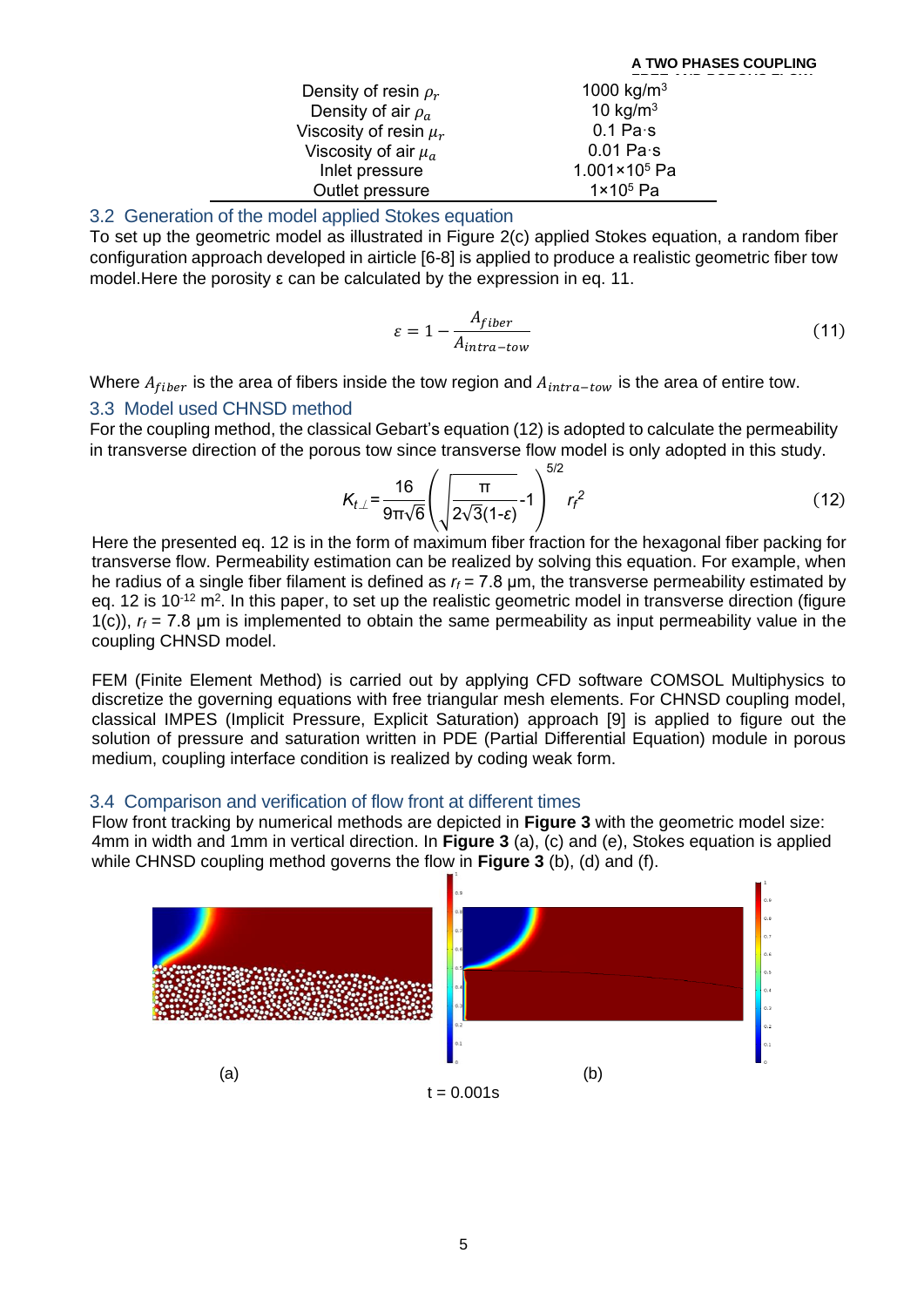

<span id="page-5-0"></span>Figure 3: Comparison of flow front tracking process in two methods at different times

(a), (c)and (e): Stokes equation

(b), (d)and (f): CHNSD coupling method

Preferable agreement of transient saturation has been achieved at different time steps as illustrated in [Figure 3.](#page-5-0) Resin flows much fast inter tow domain, then infuses into the tow step by step. Meanwhile, pressure continuity between free flow domain and porous medium is presented in [Figure 4](#page-5-1)



Figure 4: Pressure distribution at time: 0.035s

<span id="page-5-1"></span>In [Figure](#page-6-0) **5**, pressure distributions of both realistic model and CHNSD coupling method are compared with each other. The result of coupling model meets with the realistic model very well. From the results, we can clearly see the phenomenon that pressure diffuses faster along the horizonal flow direction intra tow than inter tow. This can be explained by the porous structure cause the generation of capillary force in the tow domain which has been depicted in eq.8. Velocity fields are also explored and illustrated in [Figure 5.](#page-6-0)

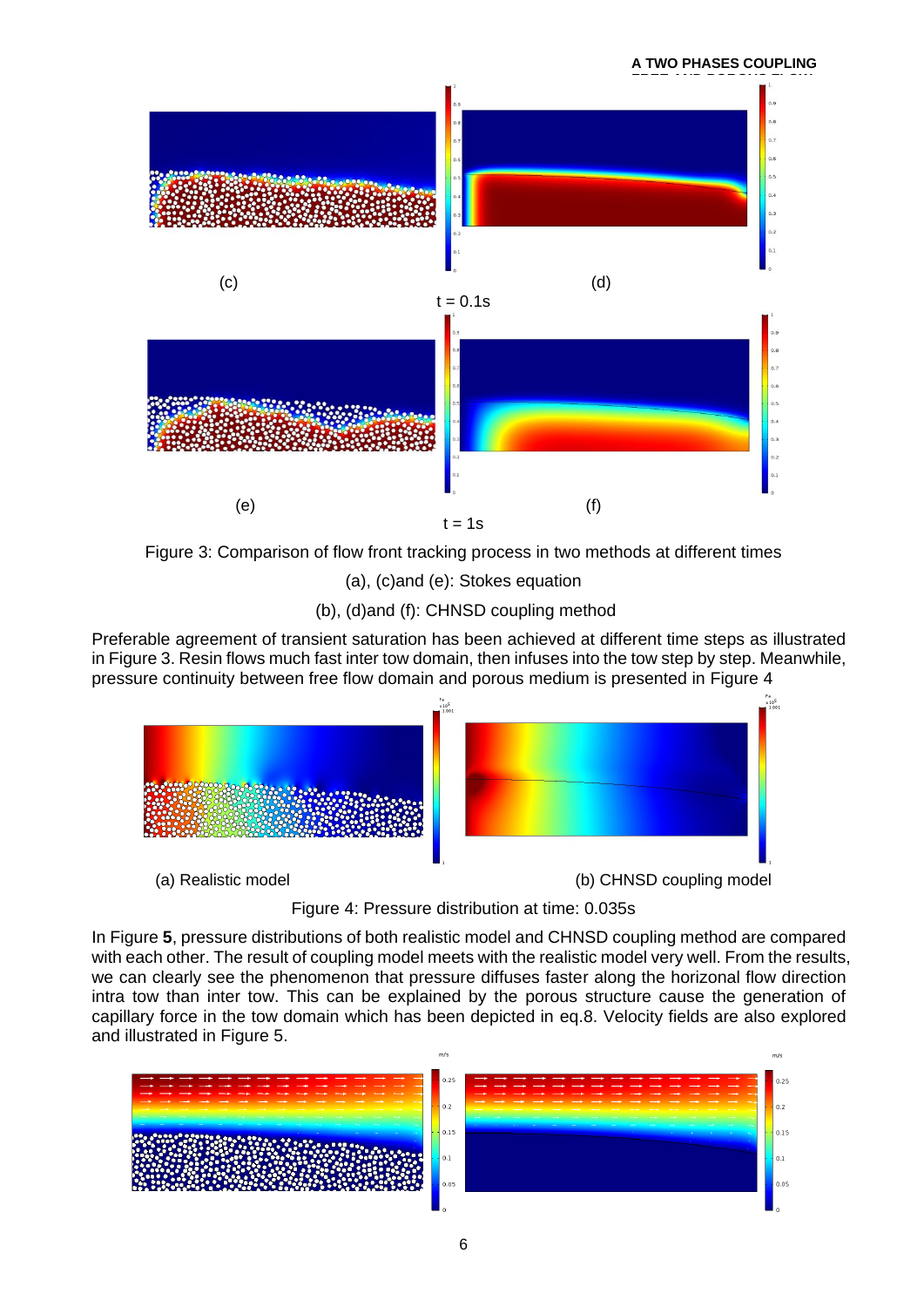**FREE AND POROUS FLOW** (a) Realistic model **NUMERICAL SIMULATION (b)** CHNSD coupling model

> **METHOD OF LCM PROCESS** Figure 5: Velocity field distribution at time: 0.5s

<span id="page-6-0"></span>Resin flows faster inter tow than intra tow as shown in **[Figure 5](#page-6-0)**. In fact, the calculated velocity intra tow domain is close to 0 m/s. A detailed plot is presented in **[Figure 6](#page-6-1)** to describe the velocity distribution on a cut line of the model at the position  $x = 0.5$  mm and the time is 0.5s.



(b) Velocity distribution along the cut line at  $x = 0.5$ mm, time: 0.5s

Figure 6: Velocity distribution by both methods

<span id="page-6-1"></span>As presented in [Figure](#page-6-1) **6**(b), curves of velocity distribution achieved by both methods meet each other quite well. For Stokes realistic method line, there are several breaking points in the line intra tow domain since in the realistic model there are fibers at the breaking points. For both two curves intra tow domain, the velocity all along the cut line stays the same at quite low values while inter tow, the further of the position away from the tow, the higher value of the velocity it is. This appearance reveals the truth that even in the transient flow, the velocity and pressure distribution will reach and stay in a steady state after a while. Resin flow inter tow is the dominating velocity contributor in the whole impregnation process.

## **4. Conclusion**

In this study, a model set up based on CHNSD theory is presented with extended BJS boundary condition to simulate the infusion process of LCM process at meso scale to track the flow front of the resin with the initially full of the air phase. Results of pressure, velocity and transient saturation are compared and verified with model using Stokes equation based on a realistic fiber model applied. In this model, we can conclude that with the pressure difference condition set on inlet and outlet, intra tow domain, the pressure diffuses in advance than that inter tow region at same position in x direction. In addition, the velocity perpendicular to the fiber tow intra tow maintains the same close to zero while inter tow velocity increases with the distance from the tow.

Influences of variant boundary conditions and resin or fiber reinforcement properties can be discussed on this model for next step. Numerical simulation by applying this method can be extended to macroscale, reinforcement with anisotropic permeabilities and 3D complex geometric models in future work.